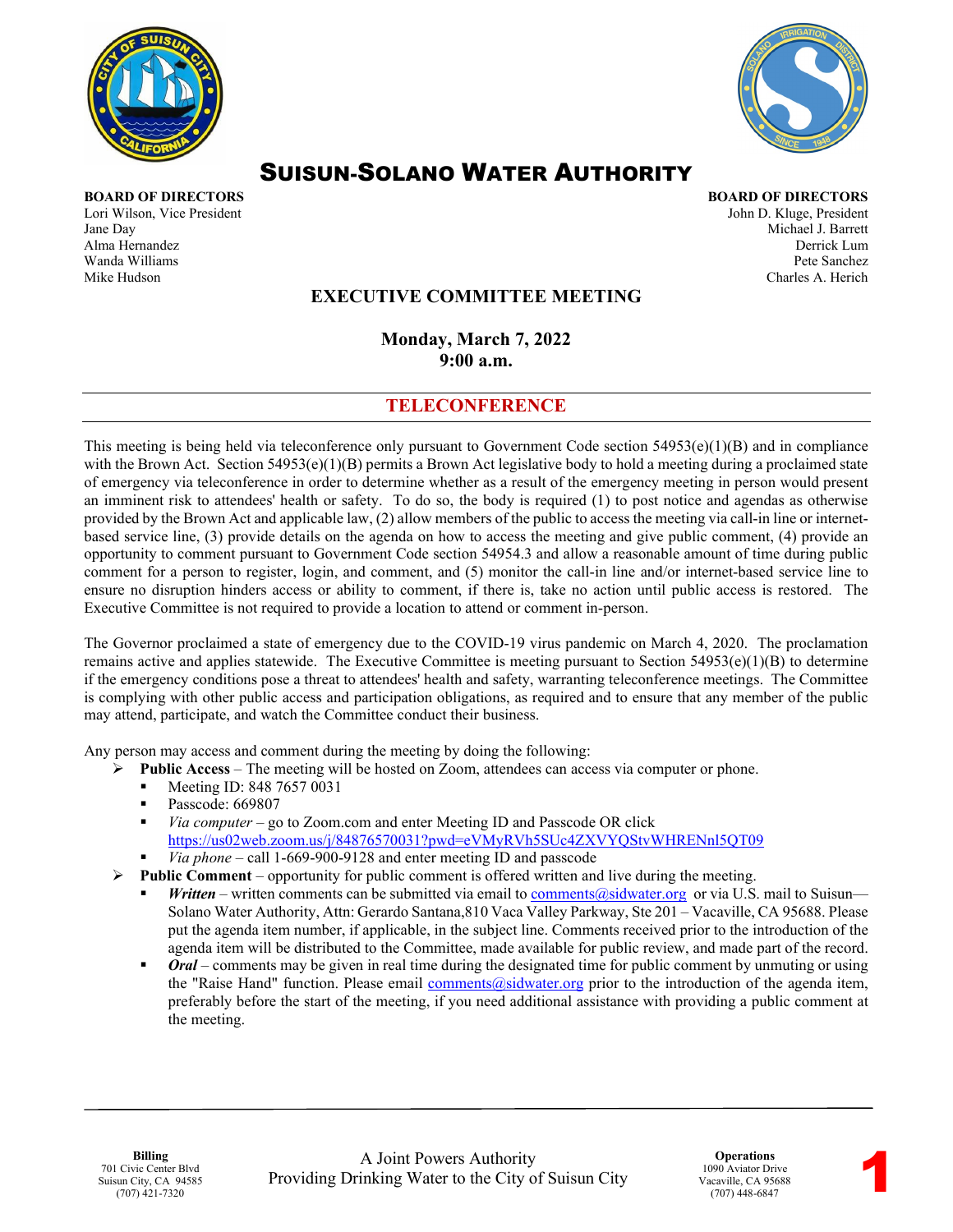## **AGENDA**

## **1. Preliminary**

- 1.1. Call Meeting to Order
- 1.2. Introductions
- 1.3. Approval of Agenda

## **2. Presentations**

None

## **3. Public Comment (Non-Agenda Items)**

## **4. Informational Items**

- 4.1. Capital Improvement Project Status Report. **(Page 3)**
- 4.2. SSWA Board Implementing Assembly Bill (AB) 361 Open Meetings: Continuation of Remote Meetings and Adoption of Findings. **(Page 6)**

## **5. Consent Calendar**

5.1. Approval of the Minutes of the February 7, 2022, Executive Committee Meeting. **(Page 8)**

## **6. Scheduled Items**

- 6.1. SSWA Master Plan and Asset Management RFP Verbal Update
- 6.2. Corp Yard Tank Abandonment Verbal Update
- 6.3. Review and confirm the Agenda for the SSWA Board Meeting scheduled for Monday, March 14, 2022, at 6 p.m., based on Executive Committee Recommendations.

## **7. Committee Member & Staff Comments**

## **8. Adjourn**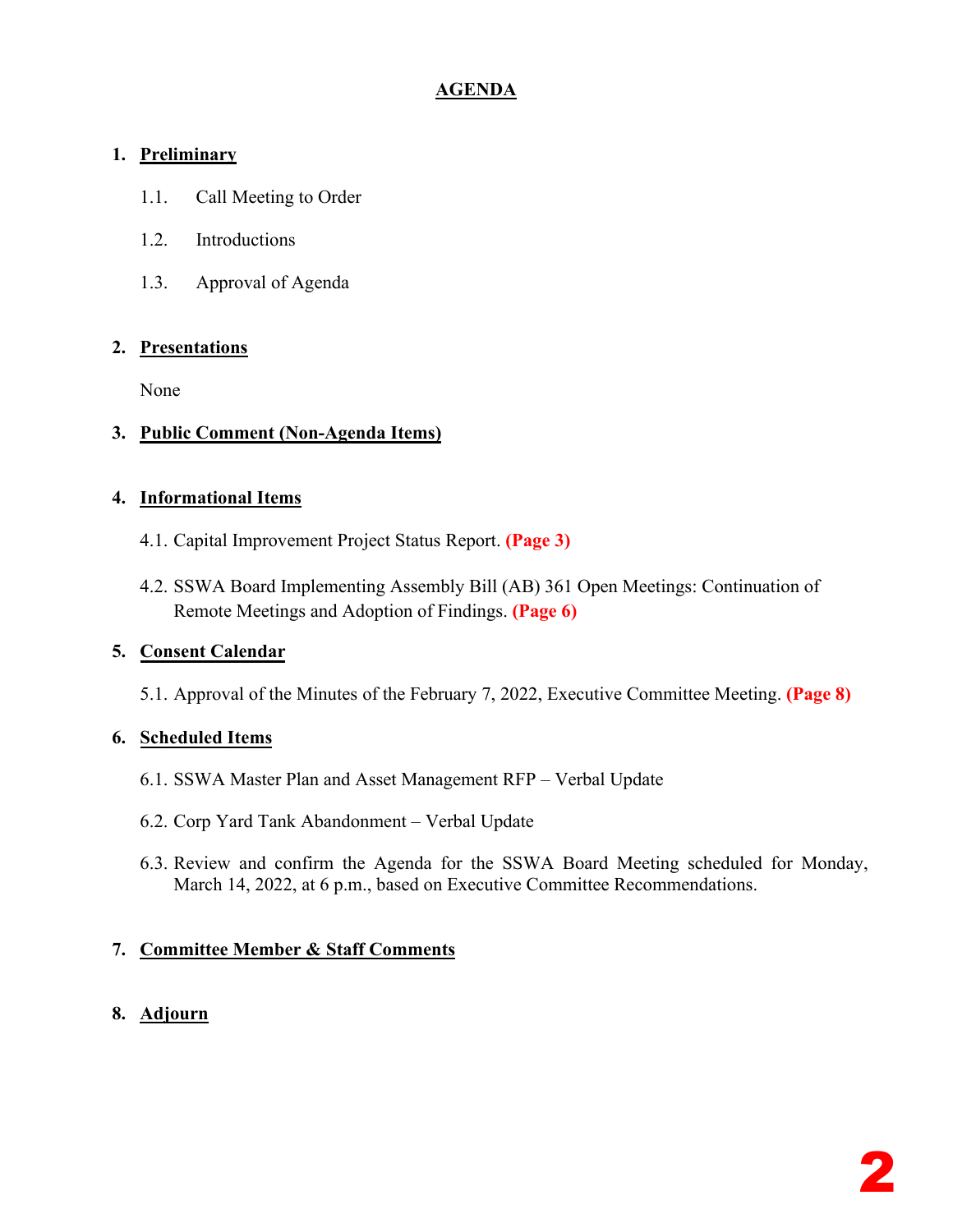### **SUISUN-SOLANO WATER AUTHORITY EXECUTIVE COMMITTEE MEETING**

## **MEETING DATE: March 7, 2022**

### **AGENDA ITEM 4.1**

#### **Capital Improvement Project Status Report**

#### **EXECUTIVE SUMMARY:**

The current status of the capital projects approved by the Board for FY 2021-22 are listed below. Other projects and issues affecting the Capital Improvement Program are also listed.

#### **STAFF REPORT:**

Updates to the project list and status of projects are shown in **bold text**.

## **A. Replacement Projects**

These projects are funded from the Replacement Reserve Fund.

*Cement Hill Water Treatment Plant (CHWTP) Projects*

- 1. CHWTP New Entrance Project: Plans are being finalized and coordination with Fairfield has taken place. Telstar is wrapping up the electrical design for the automatic entrance gates and integration with the Fairfield traffic lights. Civil Plans for the project are with Fairfield's contractor for costing. A Joint Agreement for construction of this project by the City of Fairfield's selected contractor for the Manuel Campos Parkway with repayment by SSWA is anticipated to be brought to the Board in **April 2022.**
- 2. Physical Security System Integration: The previously approved budget of \$80,000 was prepared to include work by outside consultants, installation of a new AT&T fiber optic communication line, purchase of a router, and staff time. The AT&T fiber optic line has been installed.
- 3. Filter Meter Replacement: Staff has been authorized to move forward with purchasing the 10 meters for the WTP's pressure filters. Plant operations staff have received the 5 meters serving one of the two plants and will install and program them prior to ordering the remaining meters, so that one plant remains in service with functioning meters at all times.

*Combined Distribution Facility Projects* 

#### *Distribution System Projects*

4. Sectionalizing Valve Replacement Project: Some valves needing replacement have been identified and scheduling their replacement is in progress.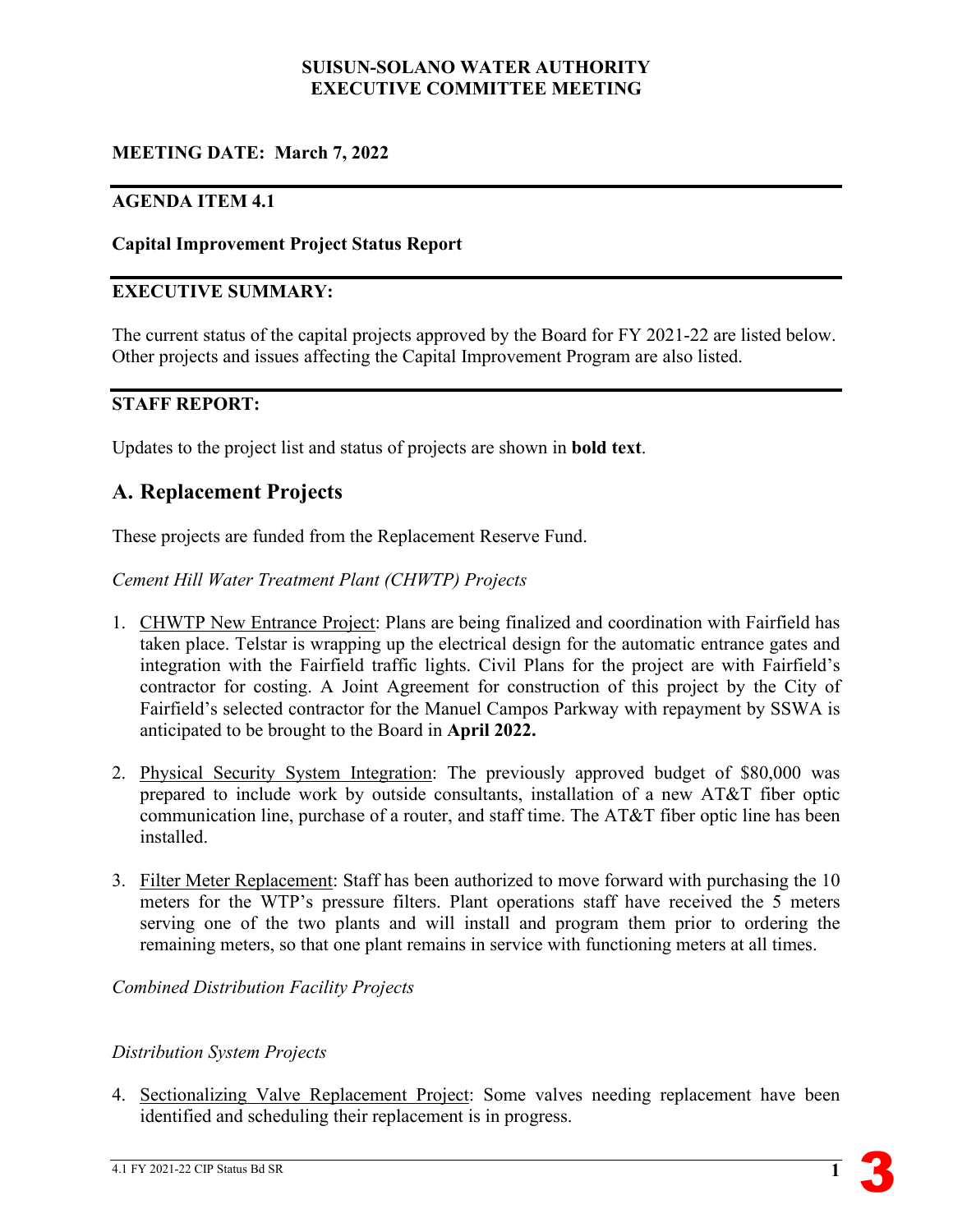- 5. Crystal Middle School Offsite Pipeline Replacement Project: Design Agreement should be executed soon. Staff requested an exemption for water/sewer separation requirements in one street where it is impossible to meet the minimum requirements. However, the new alignment has more separation than the existing water main. The Division of Drinking Water granted SSWA an exemption from the State water main separation requirements. **Staff is reviewing improvement plans and will provide comments on said plans**. Upon finalizing plans and executing agreements, construction shall proceed.
- 6. Geographic Information System (GIS): We have received the GIS linework from the consultant.

## **B. 2016 Bond Fund Projects**

These projects are funded from the 2016 Bond Fund.

#### *Water Loss Control Projects*

6. Meter Replacement and AMI Implementation: This project is largely complete, pending completion of project punch list items. **About 300 meter endpoints have been replaced. Another 240 endpoints are still not communicating correctly.** The contractor and Badger (the meter manufacturer) are working together to address this issue**. As of March 1, 2022 a sample of 27 endpoints have been replaced to conduct testing and determine the ultimate solution to resolve the issues with the remaining 240 endpoints. The testing is expected to last up to 2 weeks.** When this work is complete, staff will bring a Notice of Completion to the Board for approval**.** Contractor retention will continue to be held until a Notice of Completion is issued.

## **C. 2019 Bond Fund Projects**

These projects are funded from the 2019 Bond Fund.

## *Cement Hill Facility Projects*

- 7. Chemical System Replacement: This project is in progress. Submittals for material and shop drawing approvals are being submitted by the contractor for review. Work on the new polymer facility is largely complete. The polymer tanks, eight (8) polymer pumps, skids and tubing to the pumps has been installed. Demolition of the old polymer tank facility is complete. **Excavation for the new hypochlorite facility is underway with pier installation for shoring complete.**
- 8. Control System Reprogramming: This project will start soon once the new equipment at the Cement Hill Tanks and New Cement Hill Pipeline has been integrated into the plant control system. A site visit has been completed by Telstar to initiate this work.

#### *Planning Projects*

9. CIP Program Management Services: Program management has shifted from ongoing project planning to completion of already-planned projects identified within the CIP.

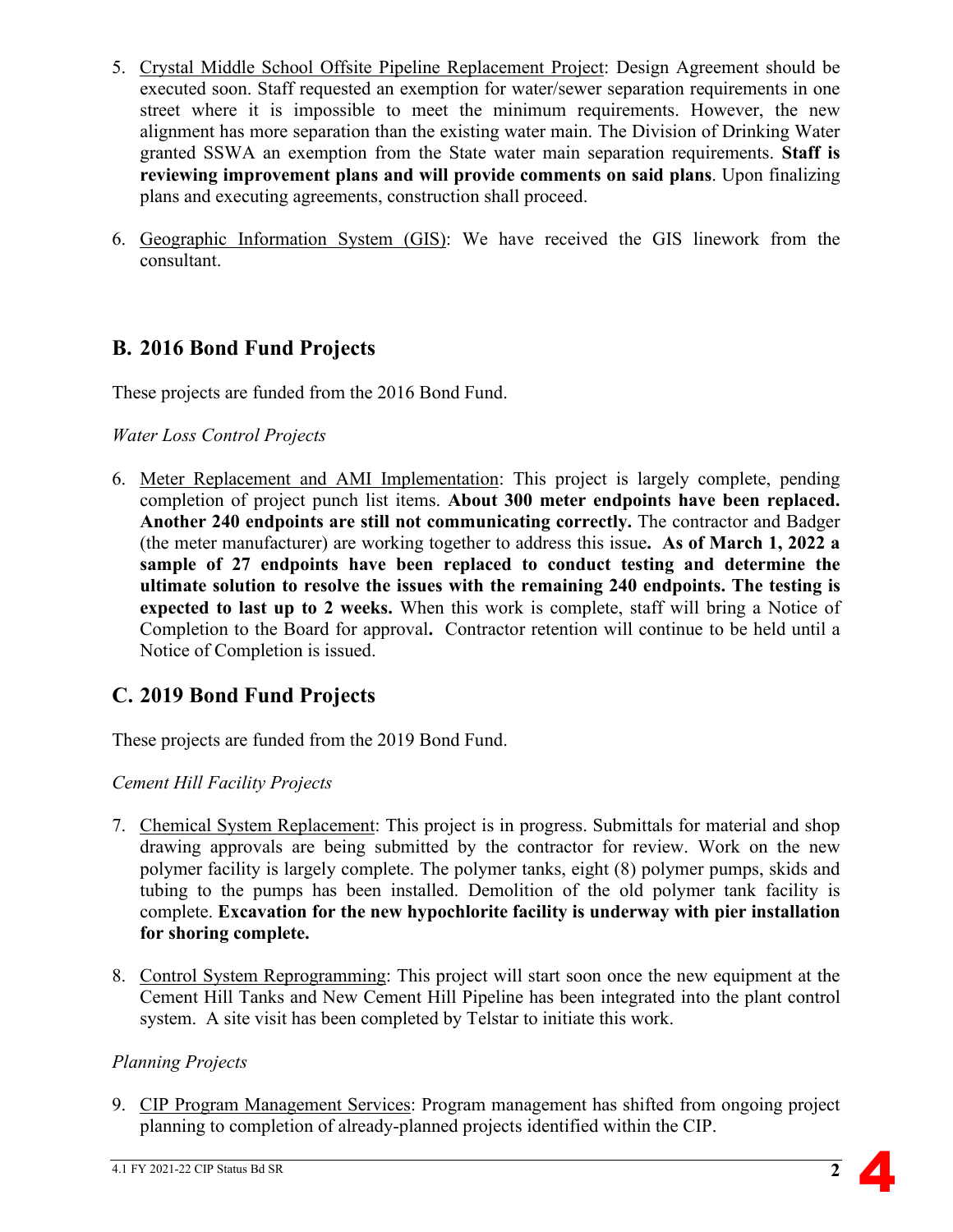## **D. New Capacity Fund Projects**

These projects are funded from the Capacity Fund.

- 10. Walters Road Pipeline: The portion to construct under Highway 12 is on hold.
- 11. Water Master Plan Update: A draft RFP has been sent to City staff for review. Staff is considering combining the Water Master Plan update with the Asset Management Plan.

## **E. Other Projects**

The following items include potential and pending capital projects, and Authority non-capital work (administrative, financial, operations and maintenance) affecting capital projects and planning.

12. Corp Yard Tank Replacement/Railroad Avenue Facility: This facility is planned to be decommissioned. The pumps have failed and staff is proposing not to replace them. In addition, the tank's lining has deteriorated and needs to be replaced. The tank has only been used in the recent past when emergency storage was necessary (tank filled, then immediately emptied after the short term need was gone).

#### **RECOMMENDATION/REQUEST:**

None; this is provided for the Board's information.

**ATTACHMENTS:** None.

**STAFF RESPONSIBLE FOR REPORT:**

 $\overline{a}$ 

Paul Fuchslin, SID Director of Engineering Date: 03-3-2022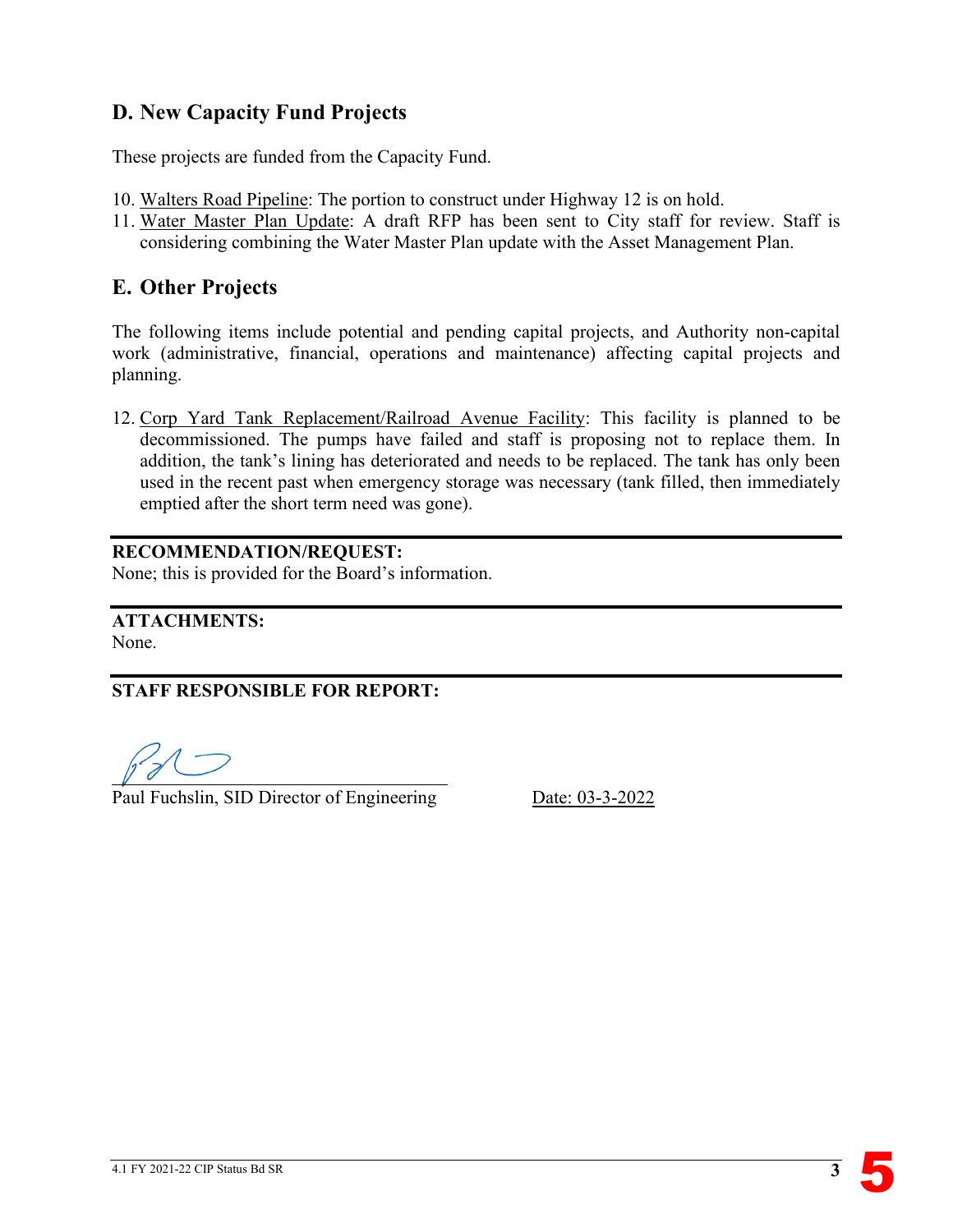#### **SUISUN/SOLANO WATER AUTHORITY EXECUTIVE COMMITTEE MEETING**

#### **MEETING DATE: March 7, 2022**

#### **Agenda Item No. 4.2**

**Title: SSWA Board Implementing Assembly Bill (AB) 361 Open Meetings: Continuation of Remote Meetings and Adoption of Findings.**

#### **EXECUTIVE SUMMARY:**

On March 4, 2020, the Governor of California proclaimed a state of emergency to exist because of the threat of COVID-19. On March 17, 2020, the Governor of California issued Executive Order N-29-20, which among other things, in paragraph 3 established parameters for a local legislative body or state body to hold public meetings via teleconferencing.

In accordance with Executive Order N-29-20 Suisun/Solano Water Authority (SSWA) has been conducting all public meetings via Zoom software for teleconferencing with telephonic access. As of September 30, 2021, the teleconferencing parameters of Executive Order N-29-20 end. As of October 1, 2021, local legislative bodies or state bodies must resume implementing public meeting requirements of the Brown Act, or determine if the parameter of the Assembly Bill (AB) No. 361, as approved on September 16, 2021, should be applied to SSWA public meetings.

On December 13, 2021, the SSWA Board adopted Resolution No. 21- 18, which allowed the continuation of remote meetings during a declared state of emergency.

The SSWA Board may continue to hold meetings remotely in order to ensure the health and safety of the staff and public, provided the meeting complies with Government Code Section 54953(e)(3)). Staff recommends that the SSWA Board may make the following findings to allow continued remote participate of Brown Act meetings in accordance with AB 361 (Government Code Section 54953(e)(3)).

- 1.) The findings set forth in Resolution No. 21-18 continue to be true and valid; and,
- 2.) The Governor's March 4, 2020 proclamation of state of emergency related to the COVID-19 virus pandemic continues to apply to the jurisdiction of SSWA; and,
- 3.) SSWA would have a significant challenge in attempting to maintain social distancing requirements for the public, staff, and Board members in the Suisun City Council chambers without presenting an imminent risk to the health and safety of attendees; and
- 4.) All meetings shall be conducted in accordance with Government Code section 54953(e) and staff is hereby authorized and directed to take all actions necessary to carry out the intent and purpose of this continuing certification, including conducting open and public meetings in accordance with Section 54953(e) and other applicable provisions of the Brown Act.

6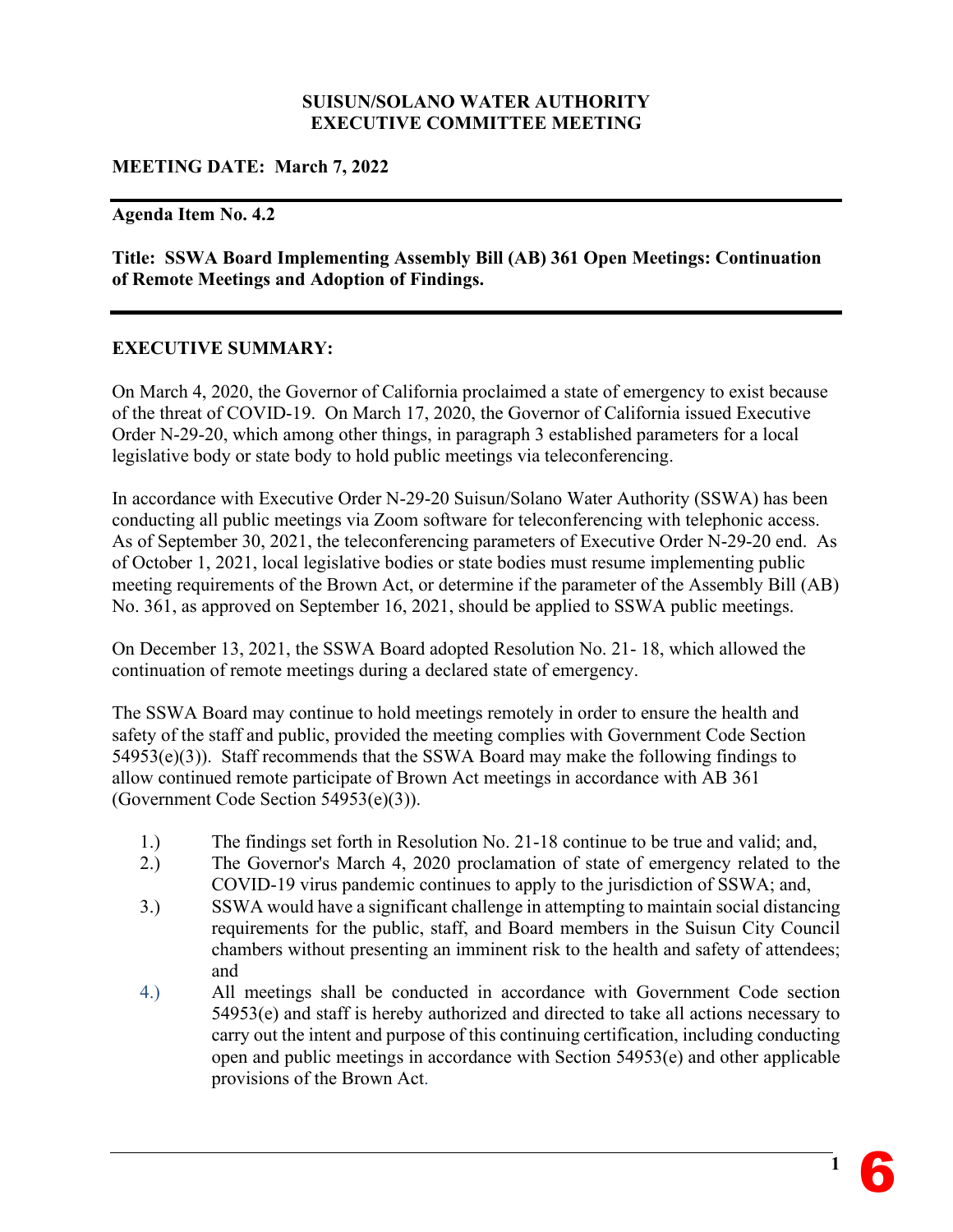**RECOMMENDATION:** Information Only.

**FINANCIAL IMPACT:** None.

**ATTACHMENT:** None.

**STAFF RESPONSIBLE FOR REPORT:** 

 $03/03/2022$ 

Cary Keaten, SSWA Manager Date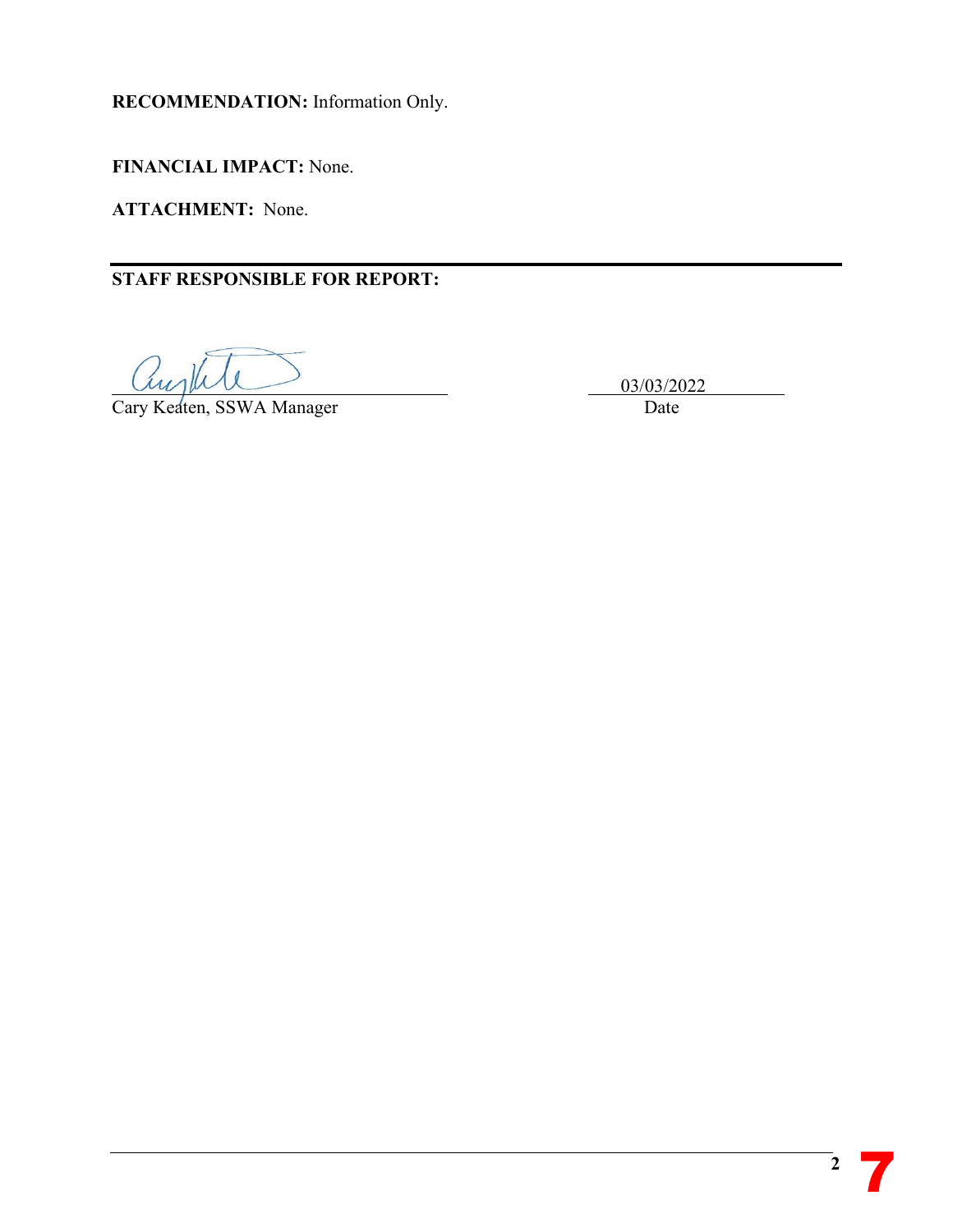#### **SUISUN SOLANO WATER AUTHORITY EXECUTIVE COMMITTEE MEETING**

**Monday, February 7, 2022 9:00 a.m.** 

**Suisun City Hall Conference Room 701 Civic Center Boulevard Suisun City, CA**

## **MINUTES**

#### **(UNADOPTED – SUBJECT TO REVISION)**

#### **TELECONFERENCE**

This meeting is being held via teleconference only pursuant to Government Code section  $54953(e)(1)(B)$  and in compliance with the Brown Act. Section  $54953(e)(1)(B)$  permits a Brown Act legislative body to hold a meeting during a proclaimed state of emergency via teleconference in order to determine whether as a result of the emergency meeting in person would present an imminent risk to attendees' health or safety. To do so, the body is required (1) to post notice and agendas as otherwise provided by the Brown Act and applicable law, (2) allow members of the public to access the meeting via call-in line or internetbased service line, (3) provide details on the agenda on how to access the meeting and give public comment, (4) provide an opportunity to comment pursuant to Government Code section 54954.3 and allow a reasonable amount of time during public comment for a person to register, login, and comment, and (5) monitor the call-in line and/or internet-based service line to ensure no disruption hinders access or ability to comment, if there is, take no action until public access is restored. The Executive Committee is not required to provide a location to attend or comment in-person.

The Governor proclaimed a state of emergency due to the COVID-19 virus pandemic on March 4, 2020. The proclamation remains active and applies statewide. The Executive Committee is meeting pursuant to Section  $54953(e)(1)(B)$  to determine if the emergency conditions pose a threat to attendees' health and safety, warranting teleconference meetings. The Committee is complying with other public access and participation obligations, as required and to ensure that any member of the public may attend, participate, and watch the Committee conduct their business.

Any person may access and comment during the meeting by doing the following:

- **Public Access**The meeting will be hosted on Zoom, attendees can access via computer or phone.
	- Meeting ID: 848 7657 0031
	- Passcode: 669807
	- *Via computer* go to Zoom.com and enter Meeting ID and Passcode OR click <https://us02web.zoom.us/j/84876570031?pwd=eVMyRVh5SUc4ZXVYQStvWHRENnl5QT09>
	- *Via phone* call 1-669-900-9128 and enter meeting ID and passcode
- $\triangleright$  **Public Comment** opportunity for public comment is offered written and live during the meeting.
	- *Written* written comments can be submitted via email to [comments@sidwater.org](mailto:comments@sidwater.org) or via U.S. mail to Suisun— Solano Water Authority, Attn: Gerardo Santana,810 Vaca Valley Parkway, Ste 201 – Vacaville, CA 95688. Please put the agenda item number, if applicable, in the subject line. Comments received prior to the introduction of the agenda item will be distributed to the Committee, made available for public review, and made part of the record.
	- *Oral* comments may be given in real time during the designated time for public comment by unmuting or using the "Raise Hand" function. Please email [comments@sidwater.org](mailto:comments@sidwater.org) prior to the introduction of the agenda item, preferably before the start of the meeting, if you need additional assistance with providing a public comment at the meeting.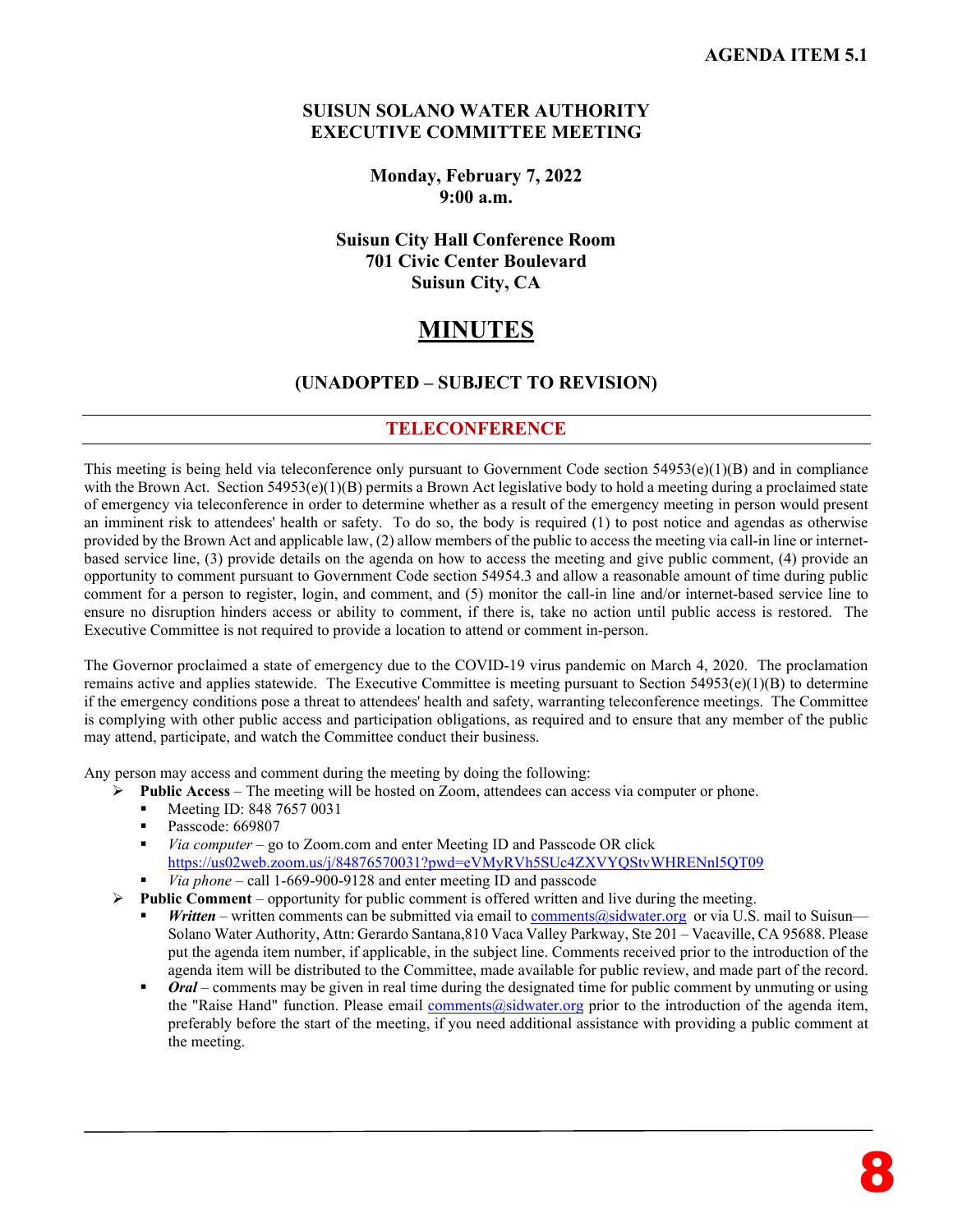#### **AGENDA**

#### **Members Present via teleconference:**

**City of Suisun City:** Lori Wilson, SSWA Board Vice President, Suisun City Mayor; Greg Folsom, SSWA Assistant Manager, City of Suisun City Manager

**Solano Irrigation District via teleconference:** Cary Keaten, SSWA Manager, SID General Manager; J.D. Kluge, SSWA Board President, SID Board President

**Staff Present via teleconference**: Paul Fuchslin, SID Director of Engineering; Matt Hobbs, SID Water & Power Operations Manager; Gerardo Santana, SID Assistant Engineer; Lakhwinder Deol, Suisun City Finance Director; Nouae Vue, Suisun Public Works Director; Elizabeth Luna, Suisun City Accounting Services Manager

#### **1. Preliminary**

- 1.1. Call to Order *As a quorum was present, Mr. Kluge called the meeting to order at 9:06 a.m.*
- 1.2. Introductions *Attendees introduced themselves.*
- 1.3. Approval of Agenda *Upon a motion by Folsom, seconded by Keaten, the agenda was approved as presented without objection.*
- **2. Presentations** None.
- **3. Public Comment (Non-Agenda Items)** *This was no public participation in this meeting.*

#### **4. Informational Items**

- 4.1. Capital Improvement Project Status Report.
- 4.2. SSWA Board Implementing Assembly Bill (AB) 361 Open Meetings: Continuation of Remote Meetings and Adoption of Findings.
- 4.3. Meter Replacement and AMI Implementation Update

*No discussion on informational items.* 

#### **5. Consent Calendar**

5.1. Approval of the Minutes of the January 4, 2022, Executive Committee Meeting.

*Upon a motion by Wilson, seconded by Keaten, the consent calendar was approved as presented without objection.*